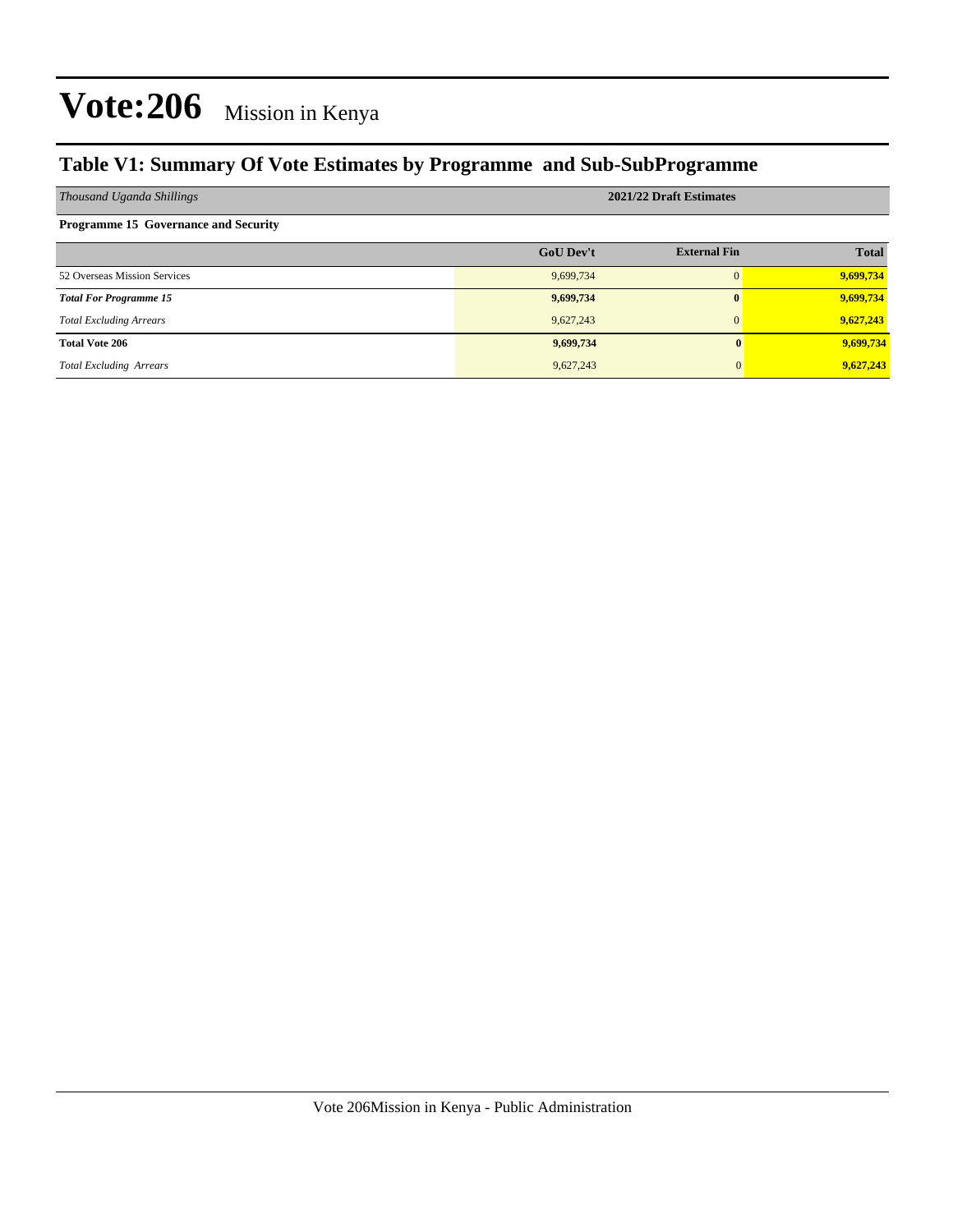### **Table V2: Summary Of Vote Estimates by Sub-SubProgramme,Department and Project**

| Thousand Uganda Shillings                                                 |                  | 2020/21 Approved Budget |                | 2021/22 Draft Estimates |             |                               |              |
|---------------------------------------------------------------------------|------------------|-------------------------|----------------|-------------------------|-------------|-------------------------------|--------------|
| <b>Sub-SubProgramme 52 Overseas Mission Services</b>                      |                  |                         |                |                         |             |                               |              |
| <b>Recurrent Budget Estimates</b>                                         | <b>Wage</b>      | <b>Non-Wage</b>         | <b>AIA</b>     | <b>Total</b>            | <b>Wage</b> | <b>Non-Wage</b>               | <b>Total</b> |
| 01 Headquarters Nairobi                                                   | 339,136          | 3,054,256               | $\overline{0}$ | 3,393,393               | 339,136     | 3,126,748                     | 3,465,885    |
| <b>Total Recurrent Budget Estimates for Sub-</b><br><b>SubProgramme</b>   | 339,136          | 3,054,256               | $\bf{0}$       | 3,393,393               | 339,136     | 3,126,748                     | 3,465,885    |
| Development Budget Estimates                                              | <b>GoU Dev't</b> | <b>External Fin</b>     | <b>AIA</b>     | <b>Total</b>            |             | <b>GoU Dev't External Fin</b> | <b>Total</b> |
| 0892 Strengthening Mission in Kenya                                       | 33,000           | 0                       | $\mathbf{0}$   | 33,000                  | $\Omega$    | $\mathbf{0}$                  | $\mathbf{0}$ |
| 1731 Retooling of Mission in Nairobi - Kenya                              | $\mathbf{0}$     | $\mathbf{0}$            | $\mathbf{0}$   | $\bf{0}$                | 6,233,850   | $\mathbf{0}$                  | 6,233,850    |
| <b>Total Development Budget Estimates for Sub-</b><br><b>SubProgramme</b> | 33,000           | $\bf{0}$                | $\bf{0}$       | 33,000                  | 6,233,850   | $\boldsymbol{0}$              | 6,233,850    |
|                                                                           | GoU              | <b>External Fin</b>     | <b>AIA</b>     | <b>Total</b>            | GoU         | <b>External Fin</b>           | <b>Total</b> |
| <b>Total For Sub-SubProgramme 52</b>                                      | 3,426,393        | $\bf{0}$                | $\bf{0}$       | 3,426,393               | 9,699,734   | $\boldsymbol{0}$              | 9,699,734    |
| <b>Total Excluding Arrears</b>                                            | 3,426,393        | $\mathbf{0}$            | $\overline{0}$ | 3,426,393               | 9,627,243   | $\vert 0 \vert$               | 9,627,243    |
| <b>Total Vote 206</b>                                                     | 3,426,393        | $\bf{0}$                | $\bf{0}$       | 3,426,393               | 9,699,734   | $\bf{0}$                      | 9,699,734    |
| <b>Total Excluding Arrears</b>                                            | 3,426,393        | $\boldsymbol{0}$        | $\mathbf{0}$   | 3,426,393               | 9,627,243   | $\mathbf{0}$                  | 9,627,243    |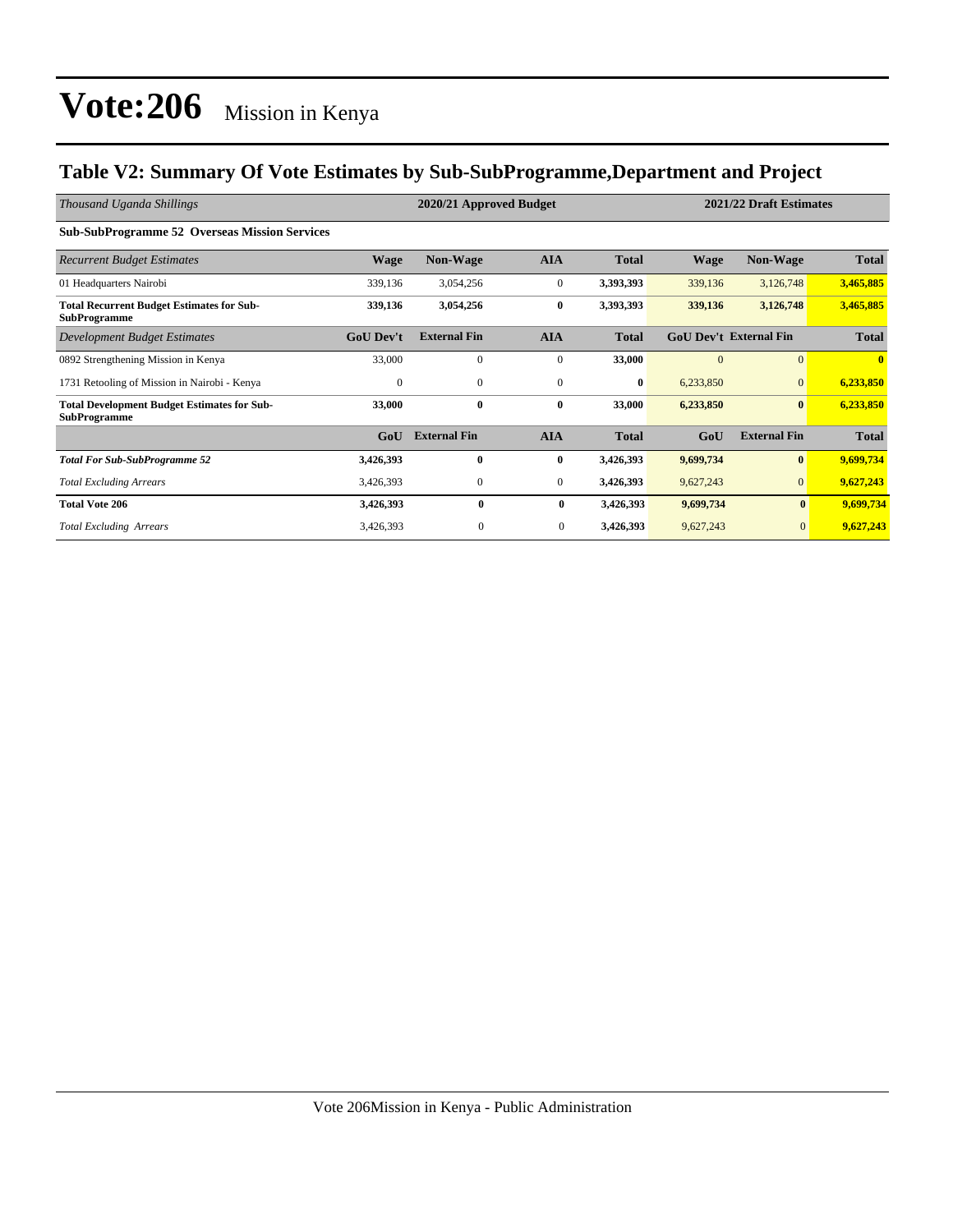### **Table V3: Summary Vote Estimates by Item**

| Thousand Uganda Shillings                                 |           | 2020/21 Approved Budget |                  |                  | 2021/22 Draft Estimates |                     |              |  |
|-----------------------------------------------------------|-----------|-------------------------|------------------|------------------|-------------------------|---------------------|--------------|--|
|                                                           | GoU       | <b>External Fin</b>     | AIA              | <b>Total</b>     | GoU                     | <b>External Fin</b> | <b>Total</b> |  |
| <b>Employees, Goods and Services (Outputs Provided)</b>   | 3,393,393 | $\bf{0}$                | $\bf{0}$         | 3,393,393        | 3,393,393               | $\bf{0}$            | 3,393,393    |  |
| 211103 Allowances (Inc. Casuals, Temporary)               | 1,204,519 | $\bf{0}$                | 0                | 1,204,519        | 1,204,519               | $\bf{0}$            | 1,204,519    |  |
| 211105 Missions staff salaries                            | 339,136   | $\bf{0}$                | $\bf{0}$         | 339,136          | 339,136                 | $\bf{0}$            | 339,136      |  |
| 212201 Social Security Contributions                      | 20,979    | $\bf{0}$                | 0                | 20,979           | 20,979                  | $\bf{0}$            | 20,979       |  |
| 213001 Medical expenses (To employees)                    | 267,184   | $\bf{0}$                | 0                | 267,184          | 267,184                 | $\bf{0}$            | 267,184      |  |
| 221001 Advertising and Public Relations                   | 35,744    | $\bf{0}$                | 0                | 35,744           | 35,745                  | $\bf{0}$            | 35,745       |  |
| 221002 Workshops and Seminars                             | 104,862   | $\bf{0}$                | 0                | 104,862          | 234,862                 | $\bf{0}$            | 234,862      |  |
| 221007 Books, Periodicals & Newspapers                    | 41,382    | $\bf{0}$                | $\bf{0}$         | 41,382           | 41,382                  | $\bf{0}$            | 41,382       |  |
| 221009 Welfare and Entertainment                          | 149,240   | $\bf{0}$                | $\bf{0}$         | 149,240          | 129,240                 | $\bf{0}$            | 129,240      |  |
| 221011 Printing, Stationery, Photocopying and Binding     | 37,880    | $\bf{0}$                | 0                | 37,880           | 37,880                  | $\bf{0}$            | 37,880       |  |
| 221012 Small Office Equipment                             | 31,690    | $\bf{0}$                | 0                | 31,690           | 21,690                  | $\bf{0}$            | 21,690       |  |
| 222001 Telecommunications                                 | 36,092    | $\bf{0}$                | 0                | 36,092           | 29,388                  | $\bf{0}$            | 29,388       |  |
| 222003 Information and communications technology<br>(ICT) | 10,704    | $\bf{0}$                | 0                | 10,704           | 10,704                  | $\bf{0}$            | 10,704       |  |
| 223001 Property Expenses                                  | 24,693    | $\bf{0}$                | $\bf{0}$         | 24,693           | 1,000                   | $\bf{0}$            | 1,000        |  |
| 223003 Rent – (Produced Assets) to private entities       | 389,689   | $\bf{0}$                | 0                | 389,689          | 454,117                 | $\bf{0}$            | 454,117      |  |
| 223004 Guard and Security services                        | 170,636   | $\bf{0}$                | $\bf{0}$         | 170,636          | 170,636                 | $\bf{0}$            | 170,636      |  |
| 223005 Electricity                                        | 38,619    | $\bf{0}$                | 0                | 38,619           | 10,000                  | $\bf{0}$            | 10,000       |  |
| 223006 Water                                              | 12,699    | $\bf{0}$                | $\bf{0}$         | 12,699           | 3,000                   | $\bf{0}$            | 3,000        |  |
| 226001 Insurances                                         | 42,272    | $\bf{0}$                | 0                | 42,272           | 15,000                  | $\bf{0}$            | 15,000       |  |
| 227001 Travel inland                                      | 92,309    | $\bf{0}$                | 0                | 92,309           | 94,957                  | $\bf{0}$            | 94,957       |  |
| 227002 Travel abroad                                      | 102,286   | $\bf{0}$                | $\bf{0}$         | 102,286          | 100,106                 | $\bf{0}$            | 100,106      |  |
| 227003 Carriage, Haulage, Freight and transport hire      | 73,617    | $\bf{0}$                | 0                | 73,617           | 113,617                 | $\bf{0}$            | 113,617      |  |
| 227004 Fuel, Lubricants and Oils                          | 32,058    | $\bf{0}$                | $\bf{0}$         | 32,058           | 31,589                  | $\bf{0}$            | 31,589       |  |
| 228001 Maintenance - Civil                                | 75,000    | $\bf{0}$                | 0                | 75,000           | 15,987                  | $\bf{0}$            | 15,987       |  |
| 228002 Maintenance - Vehicles                             | 60,104    | $\bf{0}$                | 0                | 60,104           | 10,675                  | $\bf{0}$            | 10,675       |  |
| <b>Investment</b> (Capital Purchases)                     | 33,000    | $\bf{0}$                | $\bf{0}$         | 33,000           | 6,233,850               | $\bf{0}$            | 6,233,850    |  |
| 312101 Non-Residential Buildings                          | $\bf{0}$  | $\bf{0}$                | $\bf{0}$         | $\boldsymbol{0}$ | 6,000,000               | $\bf{0}$            | 6,000,000    |  |
| 312102 Residential Buildings                              | $\bf{0}$  | $\bf{0}$                | 0                | $\bf{0}$         | 200,850                 | $\bf{0}$            | 200,850      |  |
| 312202 Machinery and Equipment                            | 33,000    | $\bf{0}$                | $\bf{0}$         | 33,000           | $\boldsymbol{0}$        | $\bf{0}$            | $\bf{0}$     |  |
| 312203 Furniture & Fixtures                               | $\bf{0}$  | $\bf{0}$                | 0                | 0                | 33,000                  | $\bf{0}$            | 33,000       |  |
| <b>Arrears</b>                                            | $\pmb{0}$ | $\bf{0}$                | $\bf{0}$         | $\bf{0}$         | 72,492                  | $\bf{0}$            | 72,492       |  |
| 321605 Domestic arrears (Budgeting)                       | $\bf{0}$  | $\bf{0}$                | $\bf{0}$         | 0                | 72,492                  | $\bf{0}$            | 72,492       |  |
| <b>Grand Total Vote 206</b>                               | 3,426,393 | $\pmb{0}$               | $\bf{0}$         | 3,426,393        | 9,699,734               | $\bf{0}$            | 9,699,734    |  |
| <b>Total Excluding Arrears</b>                            | 3,426,393 | $\boldsymbol{0}$        | $\boldsymbol{0}$ | 3,426,393        | 9,627,243               | $\mathbf{0}$        | 9,627,243    |  |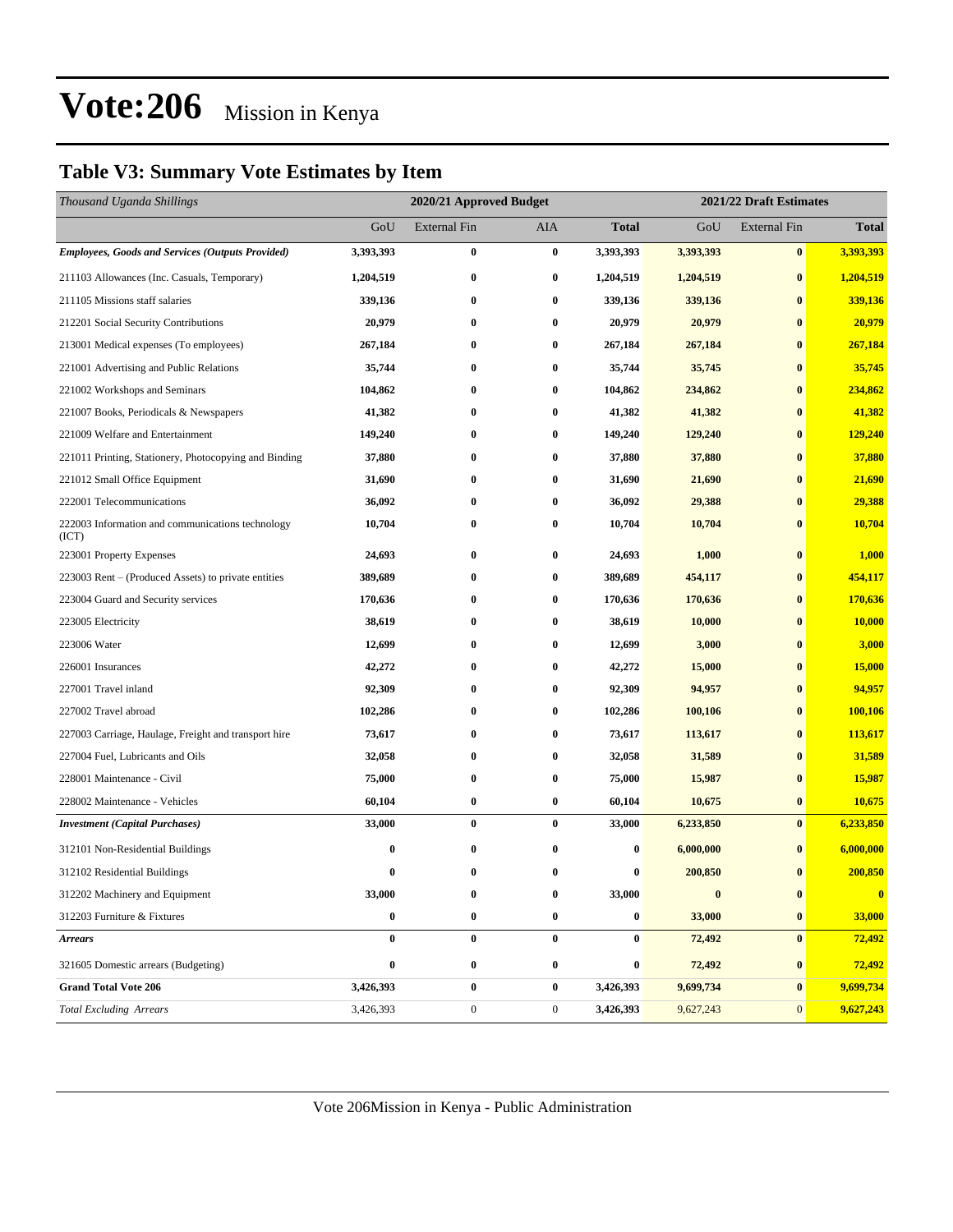#### **Table V4: Detailed Estimates by Sub-SubProgramme, Department,Project and Output and Item**

*Sub-SubProgrammme 52 Overseas Mission Services*

*Recurrent Budget Estimates*

#### **Department 01 Headquarters Nairobi**

| Thousand Uganda Shillings                              | 2020/21 Approved Budget<br>2021/22 Draft Estimates |                  |                  |              |                       |              |              |
|--------------------------------------------------------|----------------------------------------------------|------------------|------------------|--------------|-----------------------|--------------|--------------|
| <b>Outputs Provided</b>                                | Wage                                               | Non Wage         | AIA              | <b>Total</b> | Wage                  | Non Wage     | <b>Total</b> |
| <b>Budget Output 165201 Cooperation frameworks</b>     |                                                    |                  |                  |              |                       |              |              |
| 211103 Allowances (Inc. Casuals, Temporary)            | $\overline{0}$                                     | 1,164,519        | $\boldsymbol{0}$ | 1,164,519    | $\mathbf{0}$          | 1,164,519    | 1,164,519    |
| 211105 Missions staff salaries                         | 339,136                                            | $\boldsymbol{0}$ | $\mathbf{0}$     | 339,136      | 339,136               | $\mathbf{0}$ | 339,136      |
| 212201 Social Security Contributions                   | $\overline{0}$                                     | 20,979           | $\mathbf{0}$     | 20,979       | $\overline{0}$        | 20,979       | 20,979       |
| 213001 Medical expenses (To employees)                 | $\boldsymbol{0}$                                   | 267,184          | $\mathbf{0}$     | 267,184      | $\mathbf{0}$          | 267,184      | 267,184      |
| 221002 Workshops and Seminars                          | $\boldsymbol{0}$                                   | 30,000           | $\mathbf{0}$     | 30,000       | $\mathbf{0}$          | 60,000       | 60,000       |
| 221007 Books, Periodicals & Newspapers                 | $\boldsymbol{0}$                                   | 29,382           | $\mathbf{0}$     | 29,382       | $\mathbf{0}$          | 29,382       | 29,382       |
| 221009 Welfare and Entertainment                       | $\overline{0}$                                     | 73,768           | $\mathbf{0}$     | 73,768       | $\mathbf{0}$          | 73,768       | 73,768       |
| 223003 Rent – (Produced Assets) to private entities    | $\boldsymbol{0}$                                   | 242,755          | $\boldsymbol{0}$ | 242,755      | $\boldsymbol{0}$      | 267,184      | 267,184      |
| 223004 Guard and Security services                     | $\boldsymbol{0}$                                   | 167,636          | $\mathbf{0}$     | 167,636      | $\mathbf{0}$          | 167,636      | 167,636      |
| 227001 Travel inland                                   | $\boldsymbol{0}$                                   | 84,957           | $\boldsymbol{0}$ | 84,957       | $\boldsymbol{0}$      | 84,957       | 84,957       |
| 227002 Travel abroad                                   | $\overline{0}$                                     | 90,106           | $\boldsymbol{0}$ | 90,106       | $\overline{0}$        | 90,106       | 90,106       |
| 227003 Carriage, Haulage, Freight and transport hire   | $\boldsymbol{0}$                                   | 73,617           | $\boldsymbol{0}$ | 73,617       | $\mathbf{0}$          | 113,617      | 113,617      |
| 227004 Fuel, Lubricants and Oils                       | $\overline{0}$                                     | 27,498           | $\mathbf{0}$     | 27,498       | $\mathbf{0}$          | 27,498       | 27,498       |
| 228001 Maintenance - Civil                             | $\boldsymbol{0}$                                   | 60,000           | $\boldsymbol{0}$ | 60,000       | $\mathbf{0}$          | 15,000       | 15,000       |
| 228002 Maintenance - Vehicles                          | $\overline{0}$                                     | 60,104           | $\boldsymbol{0}$ | 60,104       | $\overline{0}$        | 10,675       | 10,675       |
| <b>Total Cost of Budget Output 01</b>                  | 339,136                                            | 2,392,504        | 0                | 2,731,640    | 339,136               | 2,392,504    | 2,731,640    |
| <b>Budget Output 165202 Consulars services</b>         |                                                    |                  |                  |              |                       |              |              |
| 221001 Advertising and Public Relations                | $\boldsymbol{0}$                                   | 9,068            | $\boldsymbol{0}$ | 9,068        | $\mathbf{0}$          | 9,068        | 9,068        |
| 221002 Workshops and Seminars                          | $\boldsymbol{0}$                                   | 6,292            | $\boldsymbol{0}$ | 6,292        | $\boldsymbol{0}$      | 106,292      | 106,292      |
| 221009 Welfare and Entertainment                       | $\boldsymbol{0}$                                   | 57,000           | $\boldsymbol{0}$ | 57,000       | $\mathbf{0}$          | 37,000       | 37,000       |
| 221011 Printing, Stationery, Photocopying and Binding  | $\boldsymbol{0}$                                   | 33,400           | $\boldsymbol{0}$ | 33,400       | $\boldsymbol{0}$      | 33,400       | 33,400       |
| 221012 Small Office Equipment                          | $\boldsymbol{0}$                                   | 28,190           | $\boldsymbol{0}$ | 28,190       | $\mathbf{0}$          | 18,190       | 18,190       |
| 222001 Telecommunications                              | $\boldsymbol{0}$                                   | 31,892           | $\boldsymbol{0}$ | 31,892       | $\mathbf{0}$          | 25,188       | 25,188       |
| 222003 Information and communications technology (ICT) | $\boldsymbol{0}$                                   | 6,704            | $\mathbf{0}$     | 6,704        | $\mathbf{0}$          | 6,704        | 6,704        |
| 223001 Property Expenses                               | $\boldsymbol{0}$                                   | 24,693           | $\mathbf{0}$     | 24,693       | $\mathbf{0}$          | 1,000        | 1,000        |
| 223003 Rent – (Produced Assets) to private entities    | $\boldsymbol{0}$                                   | 146,934          | $\mathbf{0}$     | 146,934      | $\mathbf{0}$          | 186,934      | 186,934      |
| 223005 Electricity                                     | $\boldsymbol{0}$                                   | 38,619           | $\mathbf{0}$     | 38,619       | $\mathbf{0}$          | 10,000       | 10,000       |
| 223006 Water                                           | $\overline{0}$                                     | 12,699           | $\mathbf{0}$     | 12,699       | $\mathbf{0}$          | 3,000        | 3,000        |
| 226001 Insurances                                      | $\boldsymbol{0}$                                   | 42,272           | $\mathbf{0}$     | 42,272       | $\boldsymbol{0}$      | 15,000       | 15,000       |
| 228001 Maintenance - Civil                             | $\boldsymbol{0}$                                   | 15,000           | $\mathbf{0}$     | 15,000       | $\mathbf{0}$          | 987          | 987          |
| <b>Total Cost of Budget Output 02</b>                  | 0                                                  | 452,763          | 0                | 452,763      | $\boldsymbol{\theta}$ | 452,763      | 452,763      |

Vote 206Mission in Kenya - Public Administration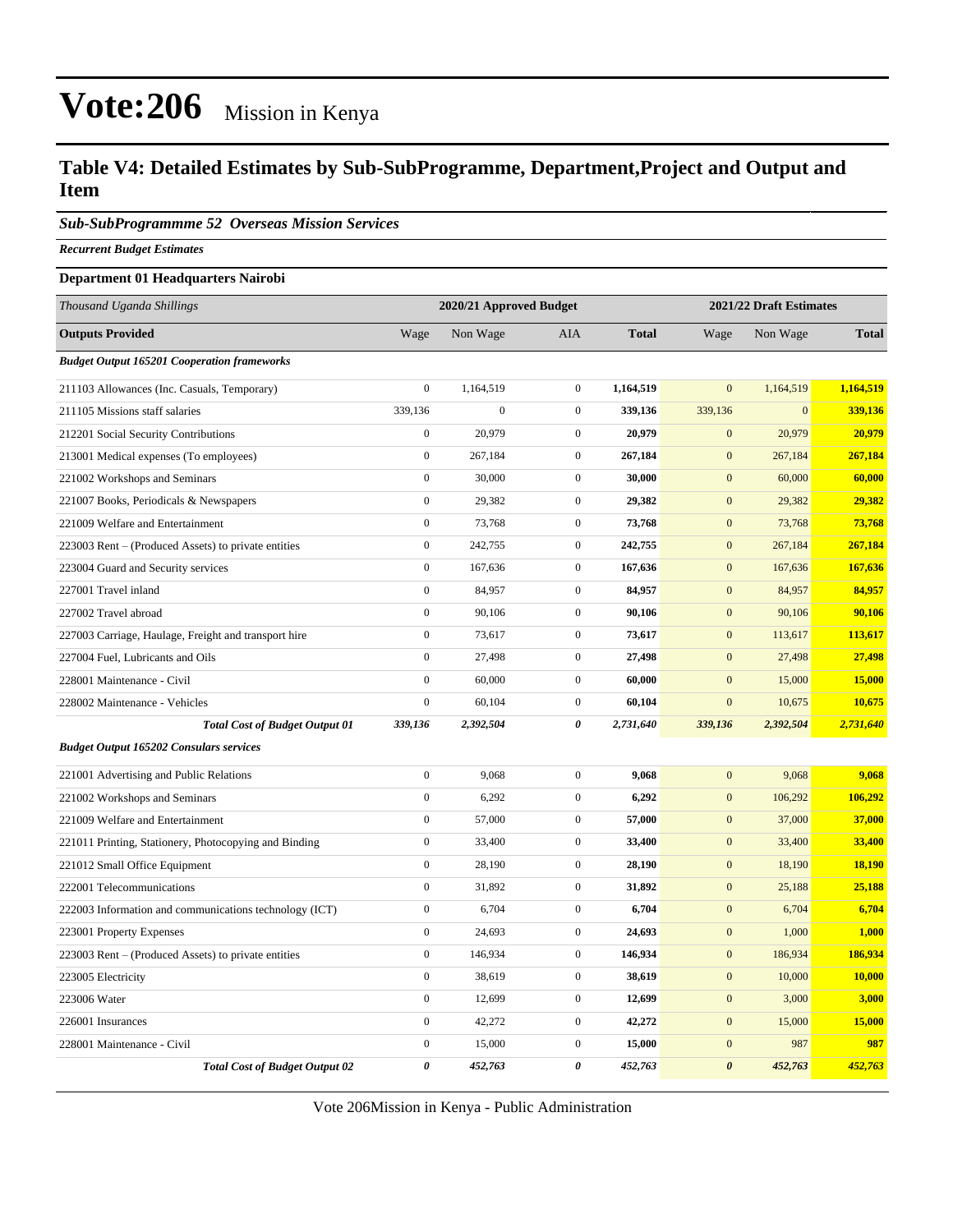#### *Budget Output 165204 Promotion of trade, tourism, education, and investment*

| 211103 Allowances (Inc. Casuals, Temporary)            | $\mathbf{0}$     | 40,000       | $\overline{0}$ | 40,000       | $\mathbf{0}$          | 40,000    | 40,000       |
|--------------------------------------------------------|------------------|--------------|----------------|--------------|-----------------------|-----------|--------------|
| 221001 Advertising and Public Relations                | $\mathbf{0}$     | 26,676       | $\overline{0}$ | 26,676       | $\mathbf{0}$          | 26,677    | 26,677       |
| 221002 Workshops and Seminars                          | $\overline{0}$   | 68,570       | $\overline{0}$ | 68,570       | $\mathbf{0}$          | 68,570    | 68,570       |
| 221007 Books, Periodicals & Newspapers                 | $\mathbf{0}$     | 12,000       | $\overline{0}$ | 12,000       | $\mathbf{0}$          | 12,000    | 12,000       |
| 221009 Welfare and Entertainment                       | $\mathbf{0}$     | 18,472       | $\overline{0}$ | 18,472       | $\mathbf{0}$          | 18,472    | 18,472       |
| 221011 Printing, Stationery, Photocopying and Binding  | $\boldsymbol{0}$ | 4,480        | $\mathbf{0}$   | 4,480        | $\mathbf{0}$          | 4,480     | 4,480        |
| 221012 Small Office Equipment                          | $\mathbf{0}$     | 3,500        | $\overline{0}$ | 3,500        | $\mathbf{0}$          | 3,500     | 3,500        |
| 222001 Telecommunications                              | $\mathbf{0}$     | 4,200        | $\overline{0}$ | 4,200        | $\mathbf{0}$          | 4,200     | 4,200        |
| 222003 Information and communications technology (ICT) | $\mathbf{0}$     | 4.000        | $\overline{0}$ | 4,000        | $\mathbf{0}$          | 4,000     | 4,000        |
| 223004 Guard and Security services                     | $\mathbf{0}$     | 3,000        | $\overline{0}$ | 3,000        | $\mathbf{0}$          | 3,000     | 3,000        |
| 227001 Travel inland                                   | $\mathbf{0}$     | 7,352        | $\overline{0}$ | 7,352        | $\mathbf{0}$          | 10,000    | 10,000       |
| 227002 Travel abroad                                   | $\Omega$         | 12,180       | $\overline{0}$ | 12,180       | $\overline{0}$        | 10,000    | 10,000       |
| 227004 Fuel, Lubricants and Oils                       | $\mathbf{0}$     | 4,560        | $\overline{0}$ | 4,560        | $\mathbf{0}$          | 4,092     | 4,092        |
| <b>Total Cost of Budget Output 04</b>                  | 0                | 208,990      | 0              | 208,990      | $\boldsymbol{\theta}$ | 208,990   | 208,990      |
| <b>Total Cost Of Outputs Provided</b>                  | 339,136          | 3,054,256    | $\bf{0}$       | 3,393,393    | 339,136               | 3,054,256 | 3,393,393    |
| <b>Arrears</b>                                         | Wage             | Non Wage     | <b>AIA</b>     | <b>Total</b> | Wage                  | Non Wage  | <b>Total</b> |
| <b>Budget Output 165299 Arrears</b>                    |                  |              |                |              |                       |           |              |
| 321605 Domestic arrears (Budgeting)                    | $\overline{0}$   | $\mathbf{0}$ | $\overline{0}$ | $\bf{0}$     | $\mathbf{0}$          | 72,492    | 72,492       |
| <b>Total Cost of Budget Output 99</b>                  | 0                | 0            | 0              | 0            | $\boldsymbol{\theta}$ | 72,492    | 72,492       |
| <b>Total Cost Of Arrears</b>                           | $\bf{0}$         | $\bf{0}$     | $\bf{0}$       | $\bf{0}$     | $\bf{0}$              | 72,492    | 72,492       |
| <b>Total Cost for Department 01</b>                    | 339,136          | 3,054,256    | $\bf{0}$       | 3,393,393    | 339,136               | 3,126,748 | 3,465,885    |
| <b>Total Excluding Arrears</b>                         | 339,136          | 3,054,256    | $\overline{0}$ | 3,393,393    | 339,136               | 3,054,256 | 3,393,393    |
| <b>Development Budget Estimates</b>                    |                  |              |                |              |                       |           |              |

#### **Project 0892 Strengthening Mission in Kenya**

| Thousand Uganda Shillings                                                     | 2020/21 Approved Budget                     |              | 2021/22 Draft Estimates |                         |                               |                       |              |
|-------------------------------------------------------------------------------|---------------------------------------------|--------------|-------------------------|-------------------------|-------------------------------|-----------------------|--------------|
| <b>Capital Purchases</b>                                                      | <b>GoU Dev't External Fin</b><br><b>AIA</b> |              |                         | <b>Total</b>            | <b>GoU</b> Dev't External Fin |                       | <b>Total</b> |
| Budget Output 165276 Purchase of Office and ICT Equipment, including Software |                                             |              |                         |                         |                               |                       |              |
| 312202 Machinery and Equipment                                                | 33,000                                      | $\mathbf{0}$ | $\overline{0}$          | 33,000                  | $\overline{0}$                | $\mathbf{0}$          | $\mathbf{0}$ |
| Total Cost Of Budget Output 165276                                            | 33,000                                      | 0            | 0                       | 33,000                  | $\boldsymbol{\theta}$         | $\boldsymbol{\theta}$ | $\theta$     |
| <b>Total Cost for Capital Purchases</b>                                       | 33,000                                      | $\mathbf{0}$ | $\mathbf{0}$            | 33,000                  | $\overline{0}$                | $\mathbf{0}$          | $\bf{0}$     |
| <b>Total Cost for Project: 0892</b>                                           | 33,000                                      | $\Omega$     | $\Omega$                | 33,000                  | $\overline{0}$                | $\mathbf{0}$          | $\mathbf{0}$ |
| <b>Total Excluding Arrears</b>                                                | 33,000                                      | $\mathbf{0}$ | $\overline{0}$          | 33,000                  | $\overline{0}$                | $\mathbf{0}$          | $\mathbf{0}$ |
| Project 1731 Retooling of Mission in Nairobi - Kenya                          |                                             |              |                         |                         |                               |                       |              |
| Thousand Uganda Shillings                                                     | 2020/21 Approved Budget                     |              |                         | 2021/22 Draft Estimates |                               |                       |              |
| <b>Capital Purchases</b>                                                      | <b>GoU Dev't External Fin</b>               |              | <b>AIA</b>              | <b>Total</b>            | GoU Dev't External Fin        |                       | <b>Total</b> |

*Budget Output 165272 Government Buildings and Administrative Infrastructure*

| 312101 Non-Residential Buildings |  |  |  |  |
|----------------------------------|--|--|--|--|
|                                  |  |  |  |  |

Vote 206Mission in Kenya - Public Administration